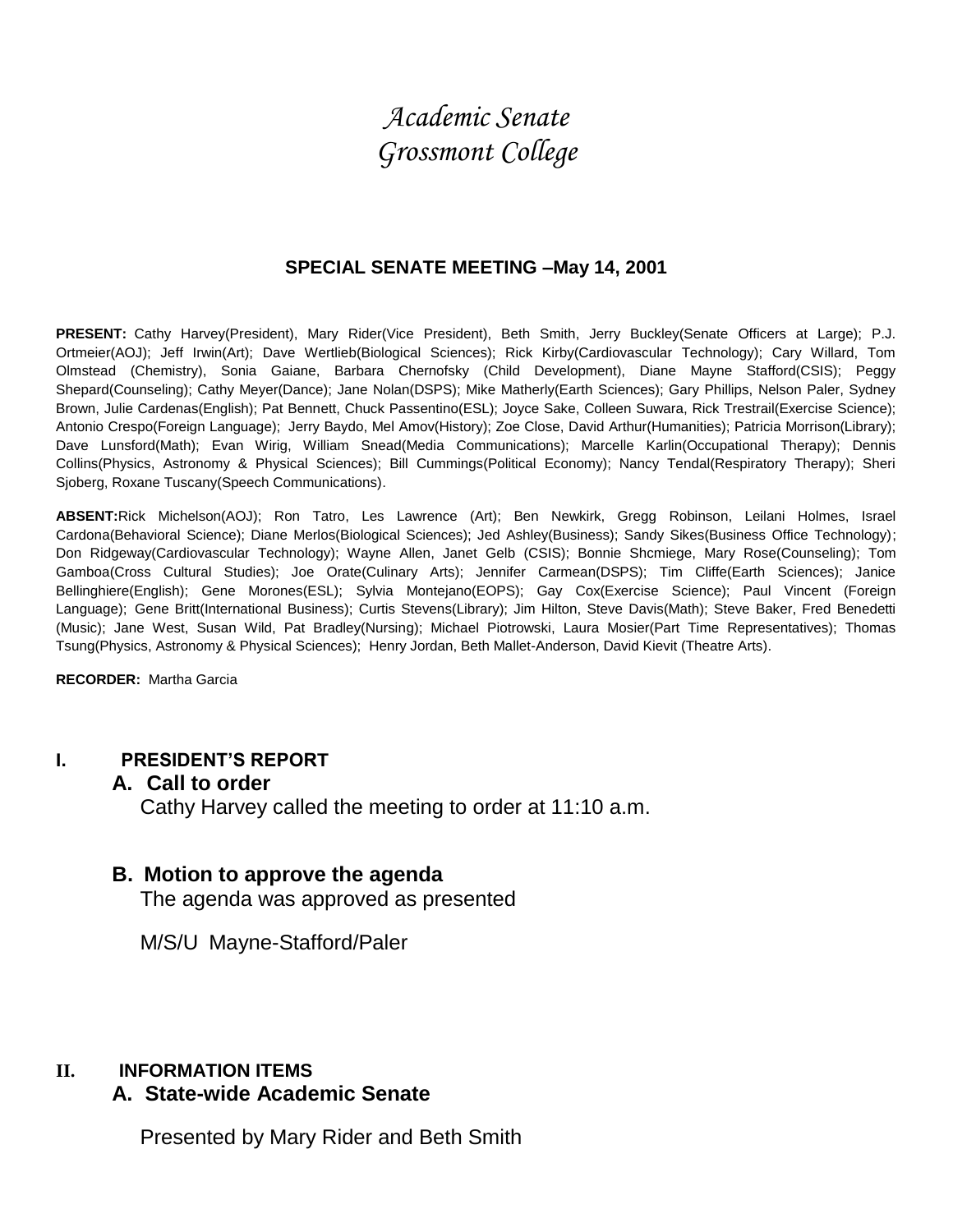Mary Rider and Beth Smith explained that the purpose of the special Academic Senate meeting was to share with the senate a set of resolutions discussed at the Plenary Session they attended on April 2001. Mary explained that three entities in the community colleges have the power to guide what happens in the system at the local level. The three entities are the Board of Trustees, the Chancellor or the President of the college, and the Academic Senate. The Academic Senate is equal to the other two parts and has the power to get involved in very important decisions made through resolutions, which basically are issues that the Academic Senate wants to consider, take forward and represent at the highest level of education in California. She also explained that resolutions, which must pass by majority vote are a strong statement from the faculty on academic and professional matters and a guide for faculty in their role at the California Community Colleges.

Beth and Mary distributed a handout that lists the Academic Senate for California Community Colleges Spring Session 2001 Resolutions, highlighted some of them and discussed them with the Senate.

# **Resolutions Discussed**

*Resolution No. 3.01 S01 Affirmative Action Compliance*

#### *Resolution No. 3.03 S01 Faculty Diversity*

Mary explained that the Affirmative Action Compliance Resolution is about the Academic Senate reaffirming its commitment to, and urging compliance with, affirmative action measures. This resolution recommends that the academic senate presidents request assistance from the Chancellor's Office and/or lodge a formal compliant in cases of college/district noncompliance.

The Faculty Diversity Resolution resolves that the Academic Senate recognize the importance of faculty diversity and take a leadership role in promoting the diversification of the faculty of colleges.

Mary explained that the district receives approximately 23 to 25 thousand dollars per year for faculty diversity. The funds go directly to the vice-chancellor's office; however nobody knows how those funds are spent. Therefore, the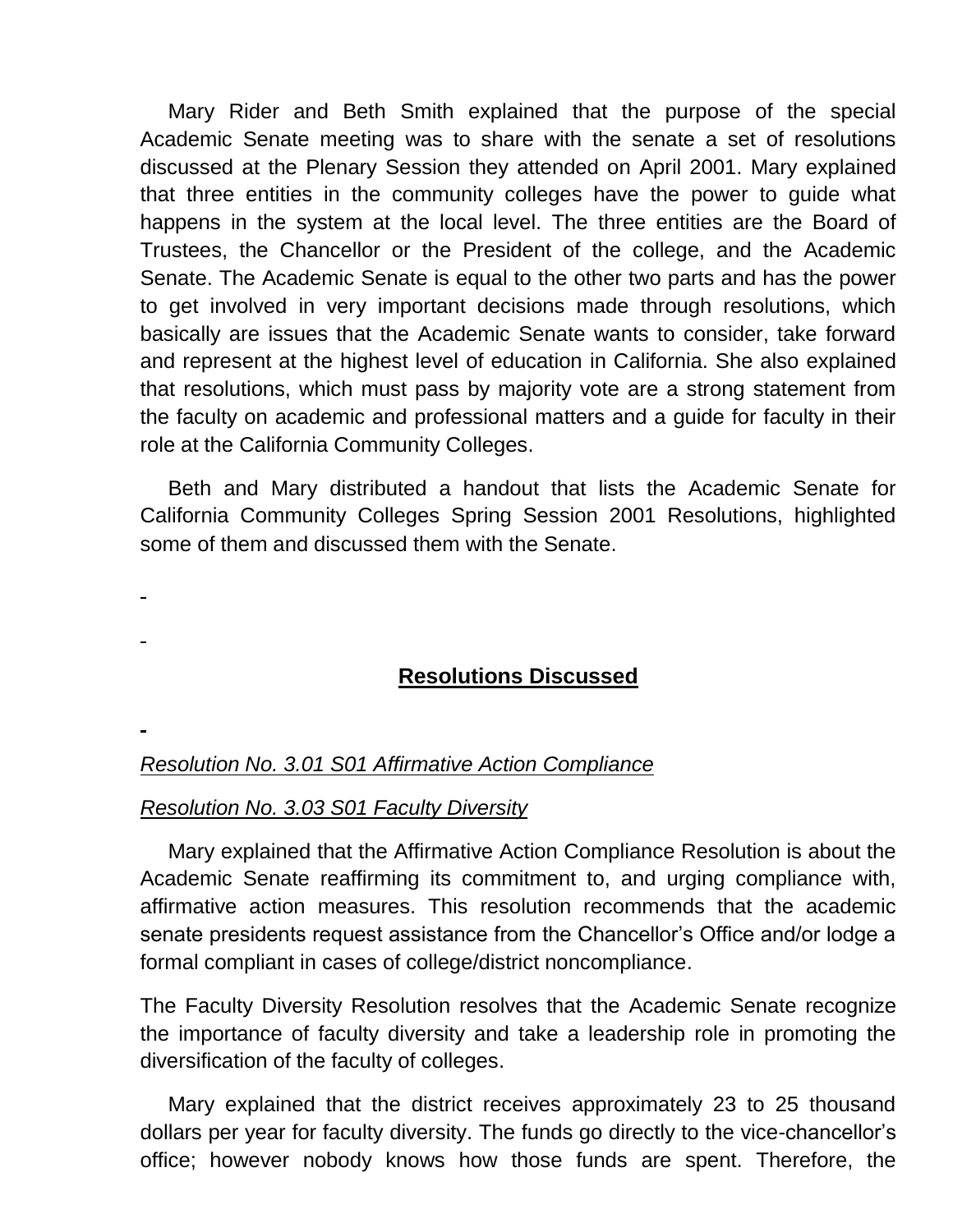Affirmative Action Compliance and the Faculty Diversity Resolution can be used to approach the Human Resources Department to request a report of expenses and demand more faculty input.

## *Resolution No. 8.03 S01 50% Law and Student Success*

## *Resolution No. 8.04 S01 Amending the 50% Law*

The 50% law states that 50% of the budget in the college has to be spent in the classrooms, which has been a problem for librarians and counselors because they are not considered instructional faculty. Therefore, resolution No. 8.02 resolved that the Academic Senate develop a survey assessing the impact of the 50% law on student success and work with the Chancellor on reconvening the 50% law task force to review the data. The 8.04 resolution resolved that the Academic Senate work to amend the California Education Code §84362 to include the salaries of counseling and library faculty and that the minimum percentage of any district's apportionment spent on the classroom, library, and counseling faculty salaries increase from the present standard of 50% to a percentage that is commensurate with the inclusion of counseling and library faculty members.

# *Resolution No. 13.01 S01 Public Information*

Mary believes this resolution should be very encouraging for faculty because it recommends that the Academic Senate reaffirm its resolution calling for the documentation of the successes of California Community Colleges and establish a Task Force on Public Information and that the task force be charged with publicizing the achievements in local, state and national media.

# *Resolution No. 17.02 S01 Resolution Directing the Academic Senate to Provide Additional Scholarships for Leadership Institute.*

Mary informed senators that the Leadership Institute will be in San Diego this year and that the Faculty Development Committee will inform faculty by May 18 if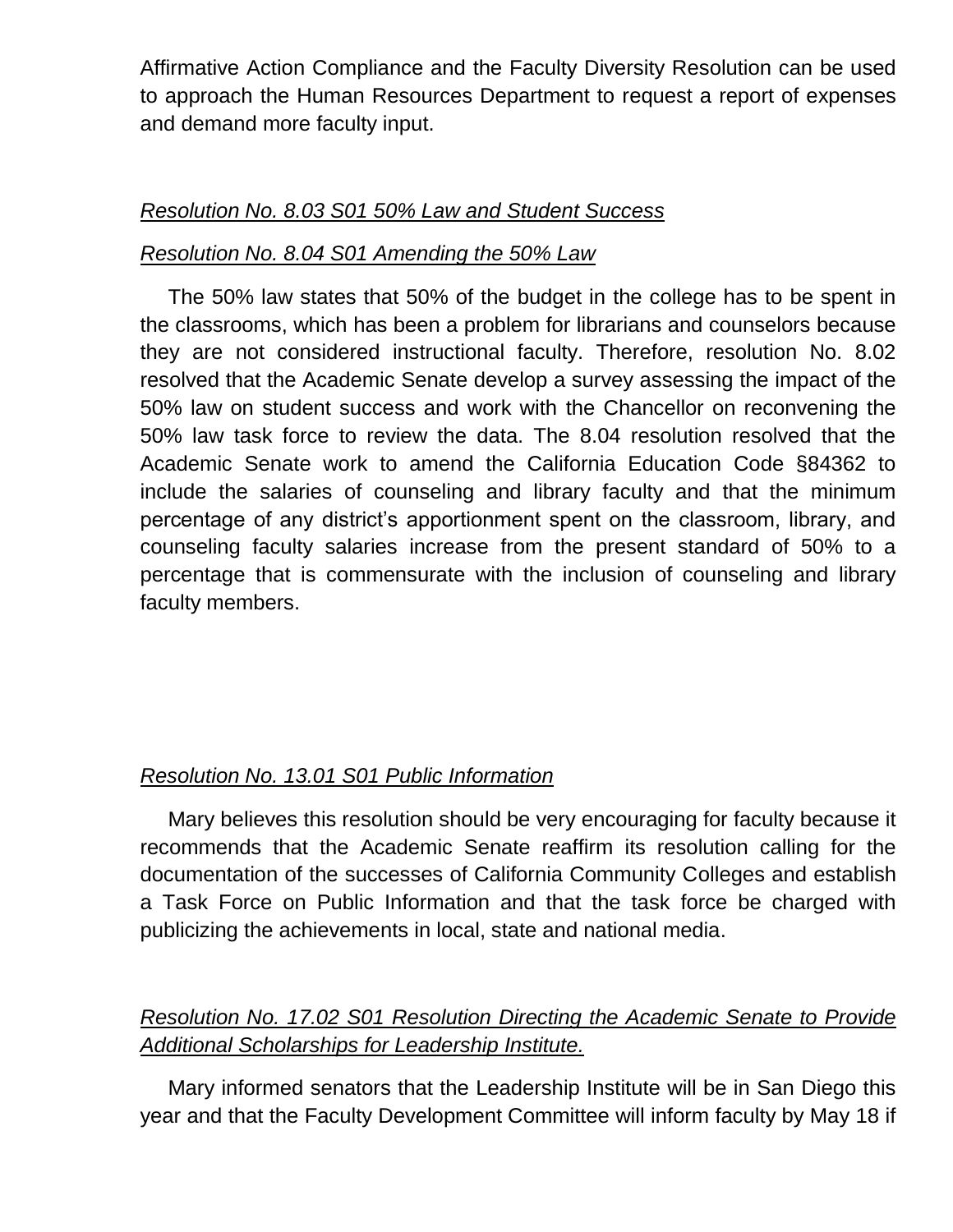funds for this event will be available. She highly recommended attending and encouraged senators to participate.

## *Resolution No. 17.03 Partnership for Excellence Committee*

The Academic Senate urged local senates to establish a PFE committee as a subcommittee of the local academic senate and that this committee include faculty, administration and students.

Beth explained that this is a very important resolution because faculty at other colleges have expressed that significant changes have occurred in their community because of PFE funds. Therefore, a PFE committee is very necessary at Grossmont College to set goals and identify priorities.

A question was raised on how PFE funds are spent at Grossmont College. A faculty member responded that the PFE funds are widely dispersed throughout the budget with no real accountability. Mary added that the funds are spent on important programs based on identified priorities; however, these priorities were made without enough faculty representation.

## *Resolution No. 8.02 S01 Transfer Center Directors*

Beth explained that this resolution recommends that the Academic Senate work with other faculty organizations to seek adoption of an Amendment to Title 5 (§51207) governing transfer programs to require transfer center directors to meet minimum qualifications for the counseling discipline. This resolution had to be considered by the Grossmont College Academic Senate because Bonnie Schmiege's position was split into the Transfer Center Coordinator and the Articulation Officer. She used this as an example of how the Academic Senate works with resolutions. She added that the Senate may reconsider resolutions and recommend amendments through the State Academic Senate for adjustments to Title 5.

## *Resolution 11.06 S01 Distance Education Regulations*

Beth explained that Distance Education has become a very critical issue state-wide for several different reasons. One of them is that distance education courses are funded as independent study courses. When Distance Education went before the Board of Governors, the colleges wanted to pilot Distance